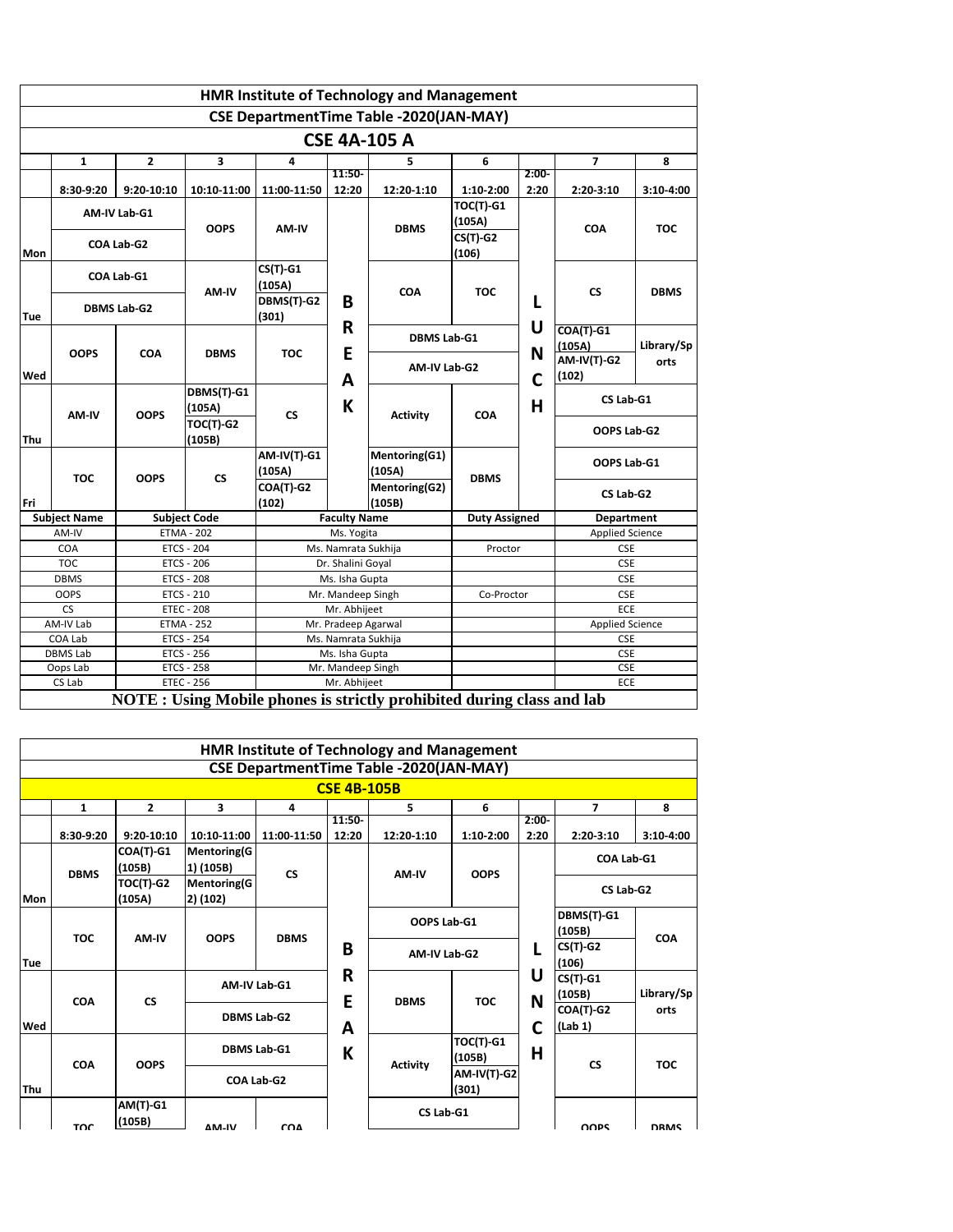| $\sim$<br>Fri       | DBMS(T)-G2<br>(106) | CHAITLY | $\mathbf{v}$                                                          |                       | OOPS Lab-G2          | ט זשט                  | レリバレ |
|---------------------|---------------------|---------|-----------------------------------------------------------------------|-----------------------|----------------------|------------------------|------|
| <b>Subject Name</b> | <b>Subject Code</b> |         |                                                                       | <b>Faculty Name</b>   | <b>Duty Assigned</b> | <b>Department</b>      |      |
| AM-IV               | <b>ETMA - 202</b>   |         |                                                                       | Ms. Yogita            |                      | <b>Applied Science</b> |      |
| COA                 | <b>ETCS - 204</b>   |         |                                                                       | Mr. Ravi Arora        | Proctor              | <b>CSE</b>             |      |
| TOC.                | ETCS - 206          |         |                                                                       | Ms. Vishali           |                      | <b>CSE</b>             |      |
| <b>DBMS</b>         | <b>ETCS - 208</b>   |         |                                                                       | Ms. Sharanya Chandran |                      | <b>CSE</b>             |      |
| <b>OOPS</b>         | ETCS - 210          |         |                                                                       | Ms. Teena Verma       | Co-Proctor           | <b>CSE</b>             |      |
| CS.                 | <b>ETEC - 208</b>   |         |                                                                       | Mr. Radheyshyam       |                      | <b>ECE</b>             |      |
| AM-IV Lab           | <b>ETMA - 252</b>   |         |                                                                       | Mr. Pradeep Agarwal   |                      | <b>Applied Science</b> |      |
| COA Lab             | ETCS - 254          |         |                                                                       | Mr. Ravi Arora        |                      | <b>CSE</b>             |      |
| <b>DBMS Lab</b>     | ETCS - 256          |         |                                                                       | Ms. Sharanya Chandran |                      | <b>CSE</b>             |      |
| Oops Lab            | ETCS - 258          |         |                                                                       | Ms. Teena Verma       |                      | <b>CSE</b>             |      |
| CS Lab              | ETEC - 256          |         |                                                                       | Mr. Radheyshyam       |                      | <b>ECE</b>             |      |
|                     |                     |         | NOTE: Using Mobile phones is strictly prohibited during class and lab |                       |                      |                        |      |

|     |                              |                   |                                        |                             |                                          | <b>HMR Institute of Technology and Management</b>                             |                      |                    |                                      |             |
|-----|------------------------------|-------------------|----------------------------------------|-----------------------------|------------------------------------------|-------------------------------------------------------------------------------|----------------------|--------------------|--------------------------------------|-------------|
|     |                              |                   |                                        |                             |                                          | <b>CSE DepartmentTime Table -2020(JAN-MAY)</b>                                |                      |                    |                                      |             |
|     |                              |                   |                                        |                             | <b>CSE 4EVE-106</b>                      |                                                                               |                      |                    |                                      |             |
|     | 1                            | $\overline{2}$    | 3                                      | 4                           |                                          | 5                                                                             | 6                    |                    | 7                                    | 8           |
|     |                              |                   |                                        |                             | 11:50-                                   |                                                                               |                      | $2:00-$            |                                      |             |
|     | 8:30-9:20                    | 9:20-10:10        | 10:10-11:00                            | 11:00-11:50                 | 12:20                                    | 12:20-1:10                                                                    | 1:10-2:00            | 2:20               | 2:20-3:10                            | 3:10-4:00   |
|     | TOC(T)-G1                    |                   |                                        |                             |                                          |                                                                               |                      |                    |                                      |             |
|     | (106)                        |                   |                                        |                             |                                          | <b>DBMS Lab-G1</b>                                                            |                      |                    |                                      |             |
|     | CS(T)-G2                     | <b>COA</b>        | <b>DBMS</b>                            | <b>CS</b>                   |                                          | AM-IV Lab-G2                                                                  |                      |                    | Library/Sports                       | <b>OOPS</b> |
|     | Mon (105A)                   |                   |                                        |                             |                                          |                                                                               |                      |                    |                                      |             |
|     |                              |                   | <b>AM-IV(T)-G1</b>                     |                             |                                          |                                                                               |                      |                    | COA Lab-G1                           |             |
|     | <b>TOC</b>                   | <b>DBMS</b>       | (106)                                  | CS                          |                                          | <b>OOPS</b>                                                                   | AM-IV                |                    |                                      |             |
|     |                              |                   | COA(T)-G2                              |                             | в                                        |                                                                               | L                    | <b>DBMS Lab-G2</b> |                                      |             |
| Tue |                              |                   | (301)                                  |                             | R                                        |                                                                               |                      | U                  |                                      |             |
|     |                              |                   |                                        | DBMS(T)-G1                  |                                          | AM-IV Lab-G1                                                                  |                      |                    | Mentoring(G1)                        |             |
|     | AM-IV                        | <b>COA</b>        | <b>TOC</b>                             | (106)<br><b>AM-IV(T)-G2</b> | E                                        |                                                                               |                      | N                  | (106)<br>Mentoring(G2)               | <b>DBMS</b> |
| Wed |                              |                   |                                        | (105B)                      | А                                        | CS Lab-G2                                                                     |                      | C                  | (216A)                               |             |
|     |                              |                   |                                        |                             |                                          |                                                                               |                      |                    | COA(T)-G1                            |             |
|     |                              |                   |                                        | OOPS Lab-G1                 | К                                        |                                                                               |                      | н                  | (106)                                |             |
|     | COA                          | <b>DBMS</b>       |                                        |                             |                                          | <b>Activity</b>                                                               | <b>TOC</b>           |                    | <b>TOC(T)-G2</b>                     | <b>OOPS</b> |
| Thu |                              |                   |                                        | COA Lab-G2                  |                                          |                                                                               |                      |                    | (303)                                |             |
|     |                              | CS Lab-G1         |                                        |                             |                                          |                                                                               |                      |                    |                                      | $CS(T)$ -G1 |
|     |                              |                   | AM--IV                                 | <b>CS</b>                   |                                          | COA                                                                           | <b>OOPS</b>          |                    | <b>TOC</b>                           | (106)       |
|     |                              | OOPS Lab-G2       |                                        |                             |                                          |                                                                               |                      |                    |                                      | DBMS(T)-    |
| Fri |                              |                   |                                        |                             |                                          |                                                                               |                      |                    |                                      | G2 (102)    |
|     | <b>Subject Name</b><br>AM-IV | <b>ETMA - 202</b> | <b>Subject Code</b>                    |                             | <b>Faculty Name</b><br>Mr. Saurabh Kumar |                                                                               | <b>Duty Assigned</b> |                    | Department<br><b>Applied Science</b> |             |
|     | COA                          |                   | <b>ETCS - 204</b>                      |                             | Mr. Puneet Aggarwal                      |                                                                               |                      |                    | <b>CSE</b>                           |             |
|     | <b>TOC</b>                   |                   | <b>ETCS - 206</b>                      |                             | Mr. Amit Kumar                           |                                                                               |                      |                    | <b>CSE</b>                           |             |
|     | <b>DBMS</b>                  |                   | <b>ETCS - 208</b>                      |                             | Mr. Vinay Kumar                          |                                                                               | Co-Proctor           |                    | <b>CSE</b>                           |             |
|     | <b>OOPS</b>                  |                   | <b>ETCS - 210</b>                      |                             | Ms. Renu Chaudhary                       |                                                                               | Proctor              |                    | <b>CSE</b>                           |             |
|     | <b>CS</b>                    |                   | <b>ETEC - 208</b>                      |                             | Mr. Pawan Bhutani                        |                                                                               |                      |                    | ECE                                  |             |
|     | AM-IV Lab<br>COA Lab         |                   | <b>ETMA - 252</b><br><b>ETCS - 254</b> |                             | Mr. Saurabh Kumar<br>Mr. Puneet Aggarwal |                                                                               |                      |                    | <b>Applied Science</b><br><b>CSE</b> |             |
|     | <b>DBMS Lab</b>              |                   | <b>ETCS - 256</b>                      |                             | Mr. Vinay Kumar                          |                                                                               |                      |                    | <b>CSE</b>                           |             |
|     | Oops Lab                     |                   | <b>ETCS - 258</b>                      |                             | Ms. Renu Chaudhary                       |                                                                               |                      |                    | <b>CSE</b>                           |             |
|     | CS Lab                       |                   | <b>ETEC - 256</b>                      |                             | Mr. Pawan Bhutani                        |                                                                               |                      |                    | ECE                                  |             |
|     |                              |                   |                                        |                             |                                          | <b>NOTE</b> : Using Mobile phones is strictly prohibited during class and lab |                      |                    |                                      |             |
|     |                              |                   |                                        |                             |                                          |                                                                               |                      |                    |                                      |             |
|     |                              |                   |                                        |                             |                                          |                                                                               |                      |                    |                                      |             |
|     |                              |                   |                                        |                             |                                          | <b>HMR Institute of Technology and Management</b>                             |                      |                    |                                      |             |
|     |                              |                   |                                        |                             |                                          | <b>CSE DepartmentTime Table -2020(JAN-MAY)</b>                                |                      |                    |                                      |             |
|     |                              |                   |                                        |                             | <b>CSE 6A-301</b>                        |                                                                               |                      |                    |                                      |             |
|     | $\mathbf{1}$                 | $\mathbf{2}$      | 3                                      | 4                           |                                          | 5                                                                             | 6                    |                    | 7                                    | 8           |
|     | 8:30-9:20                    | 9:20-10:10        | 10:10-11:00                            | 11:00-11:50                 | $11:50-$<br>12:20                        | 12:20-1:10                                                                    | 1:10-2:00            | $2:00 -$<br>2:20   | 2:20-3:10                            | 3:10-4:00   |
|     |                              |                   |                                        | OS(T)-G1                    |                                          |                                                                               | <b>CN(T)-G1</b>      |                    |                                      |             |
|     |                              |                   |                                        | (301)                       |                                          |                                                                               | (301)                |                    |                                      |             |
|     | <b>CN</b>                    | <b>MPMC</b>       | <b>M/F</b>                             |                             |                                          | rn                                                                            |                      |                    | <b>Lihrary/Snorts</b>                | ΔI          |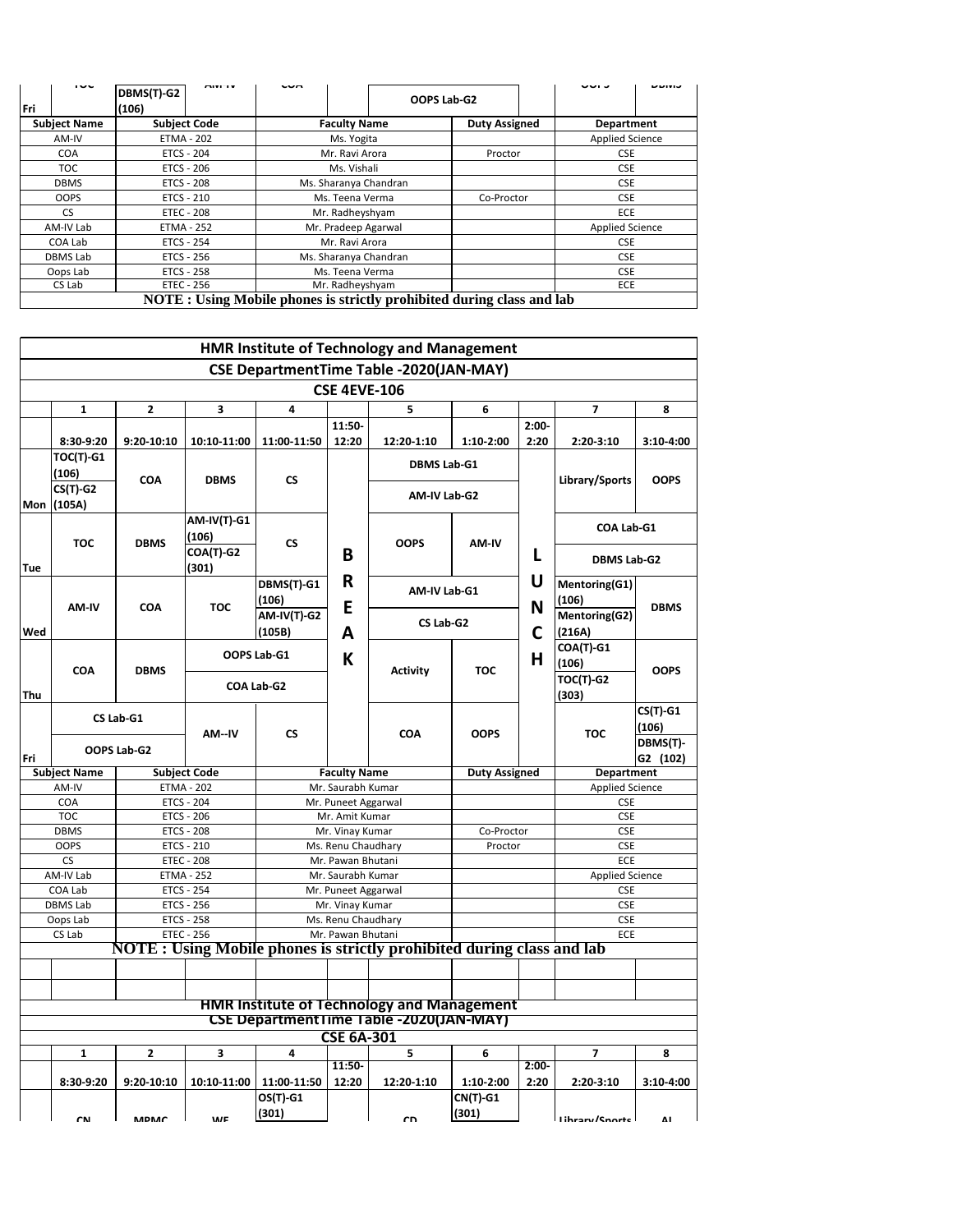|     | uv                                                                                                  | IVIE IVIU  | VV L                     | $CN(T)-G2$         |                                         | ື                                                                             | $OS(T)-G2$           |         | Liwiai yy Jpui La        | m           |
|-----|-----------------------------------------------------------------------------------------------------|------------|--------------------------|--------------------|-----------------------------------------|-------------------------------------------------------------------------------|----------------------|---------|--------------------------|-------------|
| Mon |                                                                                                     |            |                          | (303)              |                                         |                                                                               | (Lab 1)              |         |                          |             |
|     |                                                                                                     |            |                          | OS Lab-G1          |                                         |                                                                               |                      |         |                          |             |
| Tue | WE                                                                                                  | CD         |                          | WE Lab-G2          |                                         | <b>OS</b>                                                                     | <b>MPMC</b>          |         | AI                       | <b>CN</b>   |
|     |                                                                                                     |            |                          |                    | В                                       |                                                                               |                      | L       | AI(T)-G1                 |             |
|     |                                                                                                     |            |                          | CN Lab-G1          | R                                       |                                                                               |                      | U       | (301)                    |             |
|     | Al                                                                                                  | CD         |                          |                    |                                         | <b>Activity</b>                                                               | WE                   |         | CD(T)-G2                 | ΟS          |
|     |                                                                                                     |            |                          | <b>MPMC Lab-G2</b> | E                                       |                                                                               |                      | N       |                          |             |
| Wed |                                                                                                     |            |                          |                    |                                         |                                                                               |                      |         | (Lab 216B)               |             |
|     |                                                                                                     |            |                          | CD(T)-G1           | A                                       | WE Lab-G1                                                                     |                      | C       |                          |             |
|     | <b>WE</b>                                                                                           | <b>OS</b>  | AI                       | (301)              |                                         |                                                                               |                      |         | <b>CN</b>                | <b>MPMC</b> |
|     |                                                                                                     |            |                          | MPMC(T)-G2         | K                                       | OS Lab-G2                                                                     |                      | H       |                          |             |
| Thu |                                                                                                     |            |                          | (302)              |                                         |                                                                               |                      |         |                          |             |
|     | MPMC(T)-                                                                                            |            |                          |                    |                                         | Mentoring(G1)                                                                 |                      |         | <b>MPMC Lab-G1</b>       |             |
|     | G1 (301)                                                                                            | OS         | <b>MPMC</b>              | <b>CD</b>          |                                         | (301)                                                                         | <b>CN</b>            |         |                          |             |
|     | AI(T)-G2                                                                                            |            |                          |                    |                                         | Mentoring(G2)                                                                 |                      |         |                          |             |
| Fri | (303)                                                                                               |            |                          |                    |                                         | (302)                                                                         |                      |         | CN Lab-G2                |             |
|     | <b>Subject Name</b>                                                                                 |            | <b>Subject Code</b>      |                    | <b>Faculty Name</b>                     |                                                                               | <b>Duty Assigned</b> |         | Department               |             |
|     | CD                                                                                                  |            | <b>ETCS - 302</b>        |                    | Mr. Bharat Bhushan                      |                                                                               |                      |         | <b>CSE</b>               |             |
|     | 0S                                                                                                  |            | <b>ETCS - 304</b>        |                    | Ms. Shilpa Singhal                      |                                                                               | Proctor              |         | <b>CSE</b>               |             |
|     | <b>CN</b>                                                                                           |            | ETCS - 306               |                    | Ms. Sakshi Malhotra                     |                                                                               | Co-Proctor           |         | <b>CSE</b>               |             |
|     | WE                                                                                                  |            | <b>ETCS - 308</b>        |                    | Mr. Nikhil Sharma                       |                                                                               |                      |         | <b>CSE</b>               |             |
|     | AI                                                                                                  |            | ETCS - 310               |                    | Mr. Amit Kumar                          |                                                                               |                      |         | <b>CSE</b>               |             |
|     | <b>MPMC</b>                                                                                         |            | <b>ETEE - 310</b>        |                    | Ms. Sameena                             |                                                                               |                      |         | ECE                      |             |
|     | OS Lab                                                                                              |            | ETCS - 352               |                    | Ms. Shilpa Singhal                      |                                                                               |                      |         | <b>CSE</b>               |             |
|     | CN Lab                                                                                              |            | ETCS - 354               |                    | Ms. Sakshi Malhotra                     |                                                                               |                      |         | <b>CSE</b>               |             |
|     | WE Lab                                                                                              |            | ETCS - 356               |                    | Mr. Nikhil Sharma                       |                                                                               |                      |         | <b>CSE</b>               |             |
|     | <b>MPMC Lab</b>                                                                                     |            | <b>ETEE - 358</b>        |                    | Ms. Sameena                             |                                                                               |                      |         | ECE                      |             |
|     |                                                                                                     |            |                          |                    |                                         | <b>NOTE</b> : Using Mobile phones is strictly prohibited during class and lab |                      |         |                          |             |
|     |                                                                                                     |            |                          |                    |                                         |                                                                               |                      |         |                          |             |
|     |                                                                                                     |            |                          |                    |                                         |                                                                               |                      |         |                          |             |
|     |                                                                                                     |            |                          |                    |                                         |                                                                               |                      |         |                          |             |
|     | <b>HMR Institute of Technology and Management</b><br><b>CSE DepartmentTime Table -2020(JAN-MAY)</b> |            |                          |                    |                                         |                                                                               |                      |         |                          |             |
|     |                                                                                                     |            |                          |                    |                                         |                                                                               |                      |         |                          |             |
|     |                                                                                                     |            |                          |                    | <b>CSE 6B-302</b>                       |                                                                               |                      |         |                          |             |
|     | 1                                                                                                   | 2          | 3                        | 4                  |                                         | 5                                                                             | 6                    |         | 7                        | 8           |
|     |                                                                                                     |            |                          |                    | 11:50-                                  |                                                                               |                      | $2:00-$ |                          |             |
|     | 8:30-9:20                                                                                           | 9:20-10:10 | 10:10-11:00              | 11:00-11:50        | 12:20                                   | 12:20-1:10                                                                    | 1:10-2:00            | 2:20    | 2:20-3:10                | 3:10-4:00   |
|     |                                                                                                     |            | CN(T)-G1                 |                    |                                         |                                                                               |                      |         |                          |             |
|     |                                                                                                     |            | (302)                    |                    |                                         |                                                                               |                      |         | WE Lab-G1                |             |
|     | <b>MPMC</b>                                                                                         | <b>OS</b>  | $CD(T)-G2$               | AI                 |                                         | <b>WE</b>                                                                     | CD                   |         |                          |             |
| Mon |                                                                                                     |            | (303)                    |                    |                                         |                                                                               |                      |         | CN Lab-G2                |             |
|     |                                                                                                     |            |                          |                    |                                         | AI(T)-G1                                                                      |                      |         |                          |             |
|     |                                                                                                     |            |                          | CN Lab-G1          |                                         | (302)                                                                         |                      |         |                          |             |
|     | <b>MPMC</b>                                                                                         | CD         |                          |                    |                                         | OS(T)-G2                                                                      | CN                   |         | ΟS                       | Al          |
|     |                                                                                                     |            |                          | WE Lab-G2          | B                                       | (105B)                                                                        |                      | L       |                          |             |
| Tue |                                                                                                     | $CD(T)-G1$ |                          |                    | R                                       |                                                                               |                      | U       | Mentoring(G1)            |             |
|     |                                                                                                     |            |                          |                    |                                         |                                                                               |                      |         |                          | Library/Sp  |
|     | OS                                                                                                  | (302)      | WE                       | CN                 | E                                       | <b>Activity</b>                                                               | CN                   | N       | (302)                    | orts        |
|     |                                                                                                     | MPMC(T)-   |                          |                    |                                         |                                                                               |                      |         | Mentoring(G2)            |             |
| Wed |                                                                                                     | G2 (102)   |                          |                    | A                                       | MPMC(T)-G1                                                                    |                      | C       | (Lab 116A)               |             |
|     |                                                                                                     |            |                          | <b>MPMC Lab-G1</b> | К                                       |                                                                               |                      | Н       |                          |             |
|     | <b>CN</b>                                                                                           | Al         |                          |                    |                                         | (302)                                                                         | WE                   |         | <b>MPMC</b>              | CD          |
|     |                                                                                                     |            |                          | OS Lab-G2          |                                         | OS(T)-G2                                                                      |                      |         |                          |             |
| Thu |                                                                                                     |            |                          |                    |                                         | (301)                                                                         |                      |         |                          |             |
|     |                                                                                                     | OS(T)-G1   |                          |                    |                                         | OS Lab-G1                                                                     |                      |         |                          |             |
|     | CD                                                                                                  | (302)      | <b>MPMC</b>              | WE                 |                                         |                                                                               |                      |         | Al                       | <b>OS</b>   |
|     |                                                                                                     | $CN(T)-G2$ |                          |                    |                                         | <b>MPMC Lab-G2</b>                                                            |                      |         |                          |             |
| Fri |                                                                                                     | (303)      |                          |                    |                                         |                                                                               |                      |         |                          |             |
|     | <b>Subject Name</b>                                                                                 |            | <b>Subject Code</b>      |                    | <b>Faculty Name</b>                     |                                                                               | <b>Duty Assigned</b> |         | <b>Department</b>        |             |
|     | CD                                                                                                  |            | <b>ETCS - 302</b>        |                    |                                         | Ms. Sharanya Chandran                                                         |                      |         | <b>CSE</b>               |             |
|     |                                                                                                     |            |                          |                    | Mr. Nikhil Sharma                       |                                                                               | Proctor              |         | <b>CSE</b>               |             |
|     | <b>OS</b>                                                                                           | ETCS - 304 |                          |                    |                                         |                                                                               |                      |         |                          |             |
|     | <b>CN</b>                                                                                           |            | ETCS - 306               |                    | Mr. Bharat Bhushan                      |                                                                               |                      |         | <b>CSE</b>               |             |
|     | WE                                                                                                  |            | <b>ETCS - 308</b>        |                    | Mr. Mandeep Singh                       |                                                                               |                      |         | <b>CSE</b>               |             |
|     | AI                                                                                                  |            | ETCS - 310               |                    | Ms. Vishali                             |                                                                               | Co-Proctor           |         | <b>CSE</b>               |             |
|     | <b>MPMC</b>                                                                                         |            | ETEE - 310               |                    | Ms. Shweta                              |                                                                               |                      |         | ECE                      |             |
|     | OS Lab                                                                                              |            | ETCS - 352               |                    | Mr. Nikhil Sharma                       |                                                                               |                      |         | <b>CSE</b>               |             |
|     | CN Lab<br>WE Lab                                                                                    |            | ETCS - 354<br>ETCS - 356 |                    | Mr. Bharat Bhushan<br>Mr. Mandeep Singh |                                                                               |                      |         | <b>CSE</b><br><b>CSE</b> |             |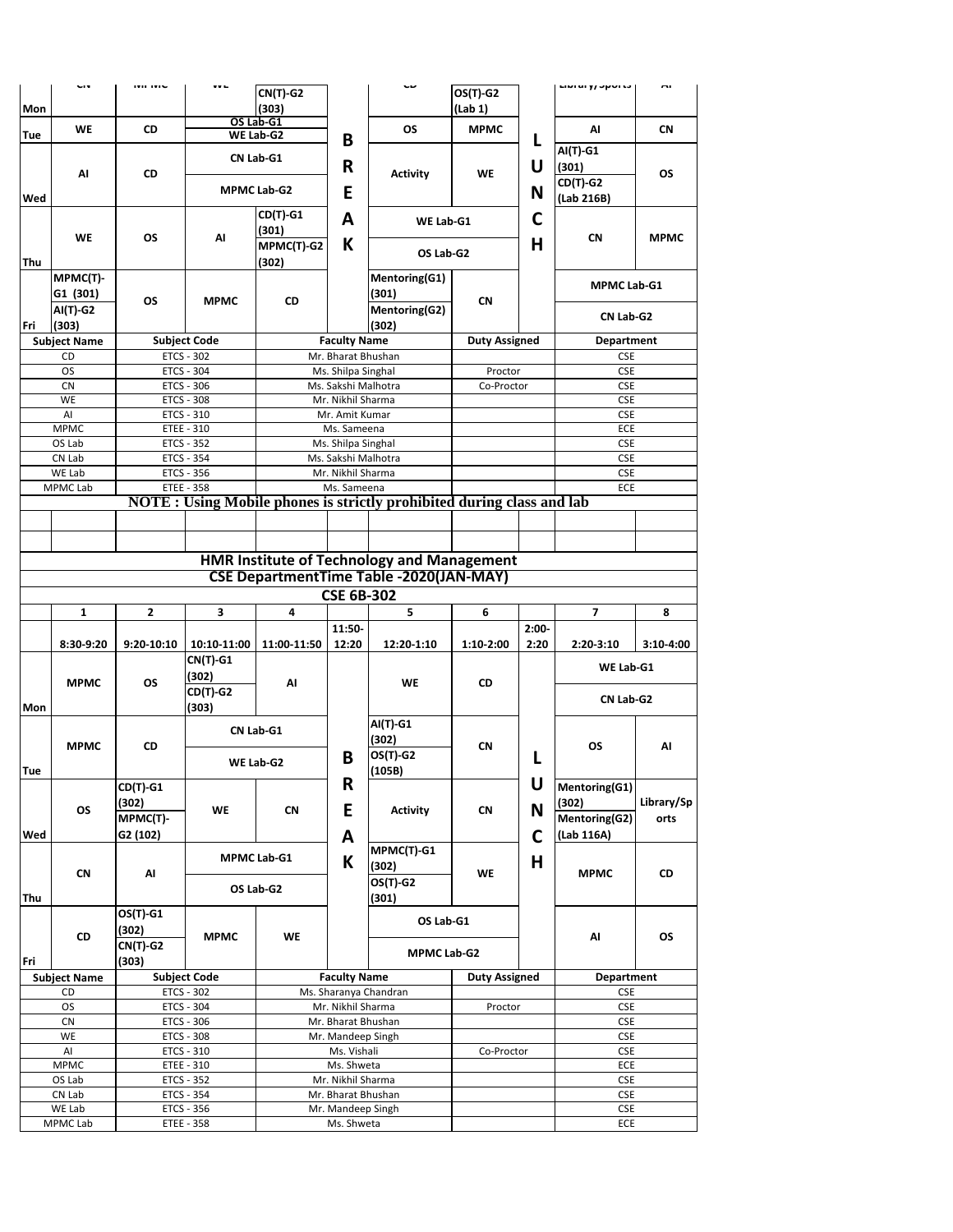## **NOTE : Using Mobile phones is strictly prohibited during class and lab**

|     |                      |                |                                               |                    |                                  | <b>HMR Institute of Technology and Management</b>                             |                      |                   |                          |                    |
|-----|----------------------|----------------|-----------------------------------------------|--------------------|----------------------------------|-------------------------------------------------------------------------------|----------------------|-------------------|--------------------------|--------------------|
|     |                      |                |                                               |                    |                                  | <b>CSE DepartmentTime Table -2020(JAN-MAY)</b>                                |                      |                   |                          |                    |
|     |                      |                |                                               |                    |                                  | <b>CSE 6EVE-303</b>                                                           |                      |                   |                          |                    |
|     | 1                    | $\overline{2}$ | 3                                             | 4                  |                                  | 5                                                                             | 6                    |                   | $\overline{\phantom{a}}$ | 8                  |
|     | 8:30-9:20            | 9:20-10:10     | 10:10-11:00                                   | 11:00-11:50        | 11:50-<br>12:20                  | 12:20-1:10                                                                    | 1:10-2:00            | $2:00-$<br>2:20   | $2:20-3:10$              | 3:10-4:00          |
|     | <b>CD</b>            | AI             |                                               | WE Lab-G1          |                                  | MPMC(T)-G1<br>(303)                                                           | <b>OS</b>            |                   | Mentoring(G1)<br>(303)   | <b>WE</b>          |
| Mon |                      |                |                                               | <b>MPMC Lab-G2</b> |                                  | <b>CD(T)-G2</b><br>(106)                                                      |                      |                   | Mentoring(G2)<br>(302)   |                    |
|     |                      | MPMC Lab-G1    | AI                                            | <b>MPMC</b>        | <b>CN</b>                        | OS                                                                            |                      | OS(T)-G1<br>(303) | <b>CD</b>                |                    |
| Tue |                      | WE Lab-G2      |                                               |                    | B                                |                                                                               |                      | L                 | AI(T)-G2<br>(Lab 1)      |                    |
| Wed | <b>WE</b>            | <b>MPMC</b>    | AI(T)-G1<br>(303)<br><b>CN(T)-G2</b><br>(301) | <b>CN</b>          | R<br>E<br>A                      | <b>Activity</b>                                                               | <b>OS</b>            | U<br>N<br>C       | AI                       | Library/Sp<br>orts |
|     | CN(T)-G1<br>(303)    | <b>OS</b>      | <b>CN</b>                                     | <b>WE</b>          | К                                | <b>MPMC</b>                                                                   | <b>CD</b>            | н                 | CN Lab-G1                |                    |
| Thu | MPMC(T)-<br>G2 (102) |                |                                               |                    |                                  |                                                                               |                      |                   | OS Lab-G2                |                    |
|     |                      | OS Lab-G1      | <b>WE</b>                                     | AI                 |                                  | <b>MPMC</b>                                                                   | $CD(T)-G1$<br>(303)  |                   | <b>CD</b>                | <b>CN</b>          |
| Fri |                      | CN Lab-G2      |                                               |                    |                                  |                                                                               | OS(T)-G2<br>(302)    |                   |                          |                    |
|     | <b>Subject Name</b>  |                | <b>Subject Code</b>                           |                    | <b>Faculty Name</b>              |                                                                               | <b>Duty Assigned</b> |                   | <b>Department</b>        |                    |
|     | CD                   |                | <b>ETCS - 302</b>                             |                    | Chandran(T)                      | Mr. Bharat Bhushan(Th)/Ms. Sharanya                                           | Proctor              |                   | <b>CSE</b>               |                    |
|     | OS                   |                | <b>ETCS - 304</b>                             |                    | Ms. Namrata Sukhija              |                                                                               |                      |                   | <b>CSE</b>               |                    |
|     | <b>CN</b>            |                | <b>ETCS - 306</b>                             |                    | Dr. Mohd. Izhar                  |                                                                               |                      |                   | <b>CSE</b>               |                    |
|     | WE                   |                | <b>ETCS - 308</b>                             |                    | Ms. Urvashi Sugandh              |                                                                               |                      |                   | <b>CSE</b>               |                    |
|     | AI<br><b>MPMC</b>    |                | ETCS - 310<br>ETEE - 310                      |                    | Dr. Shalini Goyal<br>Ms. Sameena |                                                                               | Co-Proctor           |                   | <b>CSE</b><br>ECE        |                    |
|     | OS Lab               |                | <b>ETCS - 352</b>                             |                    | Ms. Namrata Sukhija              |                                                                               |                      |                   | <b>CSE</b>               |                    |
|     | CN Lab               |                | <b>ETCS - 354</b>                             |                    | Dr. Mohd. Izhar                  |                                                                               |                      |                   | <b>CSE</b>               |                    |
|     | WE Lab               |                | ETCS - 356                                    |                    | Ms. Urvashi Sugandh              |                                                                               |                      |                   | <b>CSE</b>               |                    |
|     | <b>MPMC Lab</b>      |                | <b>ETEE - 358</b>                             |                    | Ms. Sameena                      |                                                                               |                      |                   | ECE                      |                    |
|     |                      |                |                                               |                    |                                  | <b>NOTE</b> : Using Mobile phones is strictly prohibited during class and lab |                      |                   |                          |                    |

|     |                                            |              |                        |               |                      | <b>HMR Institute of Technology and Management</b> |                      |            |                      |             |
|-----|--------------------------------------------|--------------|------------------------|---------------|----------------------|---------------------------------------------------|----------------------|------------|----------------------|-------------|
|     |                                            |              |                        |               |                      | <b>CSE DepartmentTime Table -2020(JAN-MAY)</b>    |                      |            |                      |             |
|     |                                            |              |                        |               |                      | <b>CSE 8A-102</b>                                 |                      |            |                      |             |
|     | $\mathbf{1}$                               | 2            | 3                      | 4             |                      | 5                                                 | 6                    |            | 7                    | 8           |
|     |                                            |              |                        |               | 11:50-               |                                                   |                      | $2:00-$    |                      |             |
|     | 8:30-9:20                                  | $9:20-10:10$ | $10:10-11:00$          | 11:00-11:50   | 12:20                | 12:20-1:10                                        | 1:10-2:00            | 2:20       | $2:20-3:10$          | $3:10-4:00$ |
|     | МC                                         | <b>ML</b>    | PPL/WIBD Lab-G1        |               |                      | Lib/Sports(T)-                                    | PPL/WIBD             |            | ML                   | <b>OOSE</b> |
| Mon |                                            |              | OOSE Lab-G2            |               | B                    | $MC(T)-G2$                                        |                      |            |                      |             |
|     | PPL/WIBD                                   | <b>HVPE</b>  | <b>OOSE</b>            | МC            | R                    | MC Lab-G1                                         |                      | U          | <b>OOSE</b>          | ML          |
| Tue |                                            |              |                        |               |                      | PPL/WIBD Lab-G2                                   |                      |            |                      |             |
|     |                                            | OOSE Lab-G1  | $MC(T)-G1$             | PPL/WIBD      | E                    | МC                                                | <b>Mentoring</b>     | N          | ML Lab-G1            |             |
| Wed |                                            | ML Lab-G2    | Lib/Sports(T)-         |               |                      |                                                   | <b>Mentoring</b>     |            | MC Lab-G2            |             |
| Thu |                                            |              | <b>MAJOR PROJECT</b>   |               | A                    | <b>MAJOR PROJECT</b>                              |                      | C          | <b>MAJOR PROJECT</b> |             |
| Fri |                                            |              | <b>MAJOR PROJECT</b>   |               | К                    | <b>MAJOR PROJECT</b>                              |                      | н          | <b>MAJOR PROJECT</b> |             |
|     | <b>Subject Code</b><br><b>Subject Name</b> |              |                        |               | <b>Faculty Name</b>  |                                                   | <b>Duty Assigned</b> |            | <b>Department</b>    |             |
|     | <b>ETIT - 402</b><br>MC.                   |              |                        |               | Mr. Ravinder Beniwal |                                                   | Proctor              |            | <b>CSE</b>           |             |
|     | <b>ETCS - 402</b><br>ML                    |              |                        | Mr. Anil Vats |                      | Co-Proctor                                        |                      | <b>CSE</b> |                      |             |
|     | <b>HVPE</b><br><b>ETHS - 402</b>           |              |                        |               | Dr. Lata             |                                                   |                      |            | <b>CSE</b>           |             |
|     | <b>OOSE</b>                                |              | <b>ETCS - 412</b>      |               | Ms. Isha Gupta       |                                                   |                      |            | <b>CSE</b>           |             |
|     | PPL/WIBD                                   |              | ETCS -424 / ETCS - 418 |               |                      | IT/Mr. Puneet Aggarwal                            |                      |            | <b>CSE</b>           |             |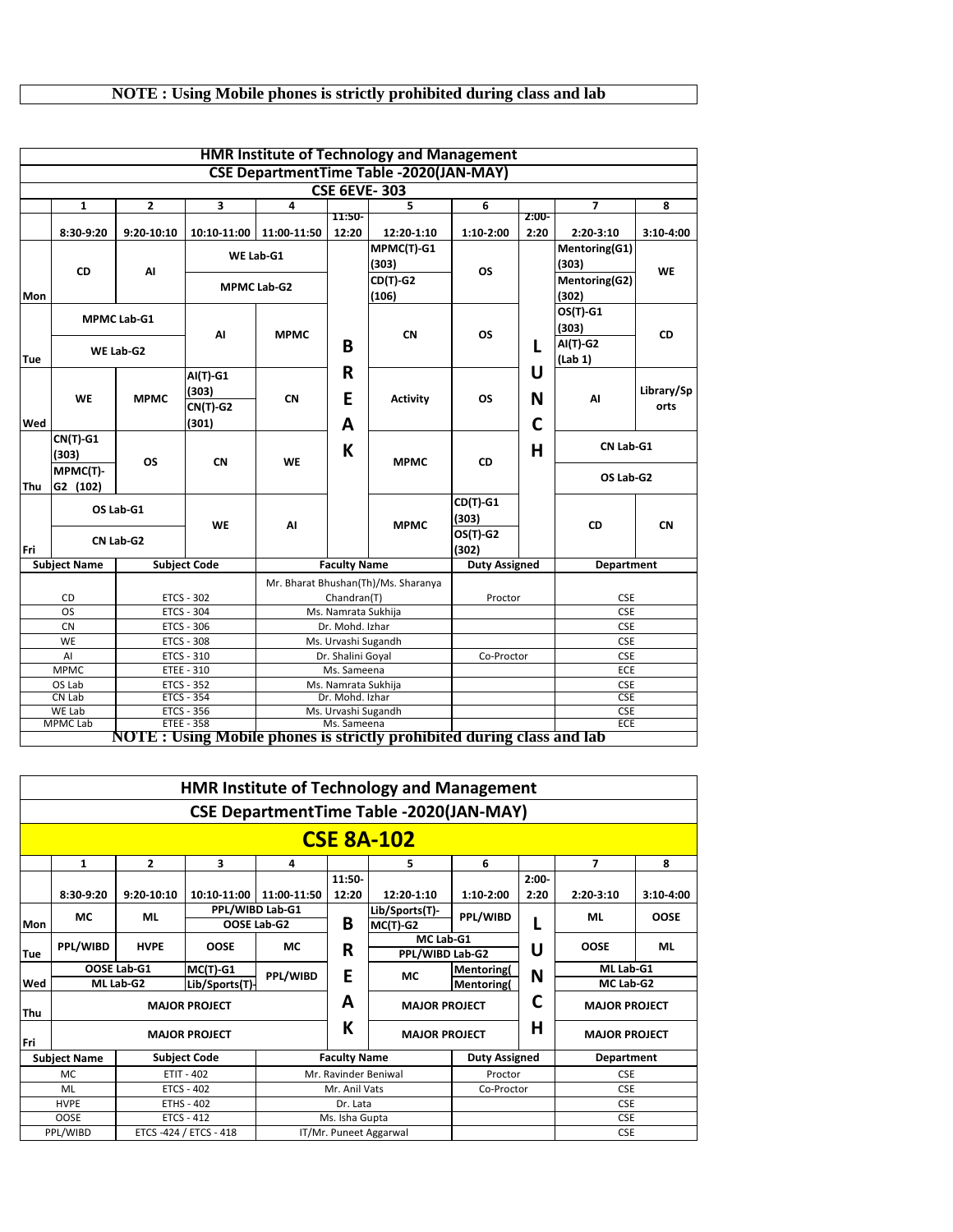| MC Lab       | <b>ETIT - 452</b> | Mr. Ravinder Beniwal   | <b>CSE</b>    |
|--------------|-------------------|------------------------|---------------|
| ML Lab       | ETCS - 454        | Mr. Anil Vats          | <b>CSE</b>    |
| OOSE Lab     | ETCS - 456        | Ms. Isha Gupta         | <b>CSE</b>    |
| PPL/WIBD Lab | ETCS - 458        | IT/Mr. Puneet Aggarwal | <b>IT/CSE</b> |
|              |                   |                        |               |

**NOTE : Using Mobile phones is strictly prohibited during class and lab**

|            |                       |              |                        |                           |                     | <b>HMR Institute of Technology and Management</b> |                      |            |                      |             |
|------------|-----------------------|--------------|------------------------|---------------------------|---------------------|---------------------------------------------------|----------------------|------------|----------------------|-------------|
|            |                       |              |                        |                           |                     | <b>CSE DepartmentTime Table -2020(JAN-MAY)</b>    |                      |            |                      |             |
|            |                       |              |                        |                           |                     | <b>CSE 8B-103</b>                                 |                      |            |                      |             |
|            | 1                     | $\mathbf{2}$ | 3                      | 4                         |                     | 5                                                 | 6                    |            | $\overline{7}$       | 8           |
|            |                       |              |                        |                           | 11:50-              |                                                   |                      | $2:00-$    |                      |             |
|            | 8:30-9:20             | 9:20-10:10   |                        | 10:10-11:00   11:00-11:50 | 12:20               | 12:20-1:10                                        | 1:10-2:00            | 2:20       | $2:20-3:10$          | $3:10-4:00$ |
|            | <b>OOSE</b>           | <b>HVPE</b>  |                        | PPL/WIBD Lab-G1           |                     | МC                                                | PPL/WIBD             |            | ML                   | $MC(T)-G1$  |
| <b>Mon</b> |                       |              |                        | ML Lab-G2                 | B                   |                                                   |                      | L          |                      | Lib/Sports( |
|            | PPL/WIBD<br><b>ML</b> |              |                        | OOSE Lab-G1               |                     | ML Lab-G1                                         |                      | U          | МC                   | <b>OOSE</b> |
| Tue        |                       |              |                        | MC Lab-G2                 | R                   | PPL/WIBD Lab-G2                                   |                      |            |                      |             |
|            | Mentoring(            | МC           | <b>OOSE</b>            | PPL/WIBD                  | E                   | MC Lab-G1                                         |                      | N          | Lib/Sports(T)-       | ML          |
| Wed        | <b>Mentoring</b>      |              |                        |                           |                     | OOSE Lab-G2                                       |                      | $MC(T)-G2$ |                      |             |
| Thu        |                       |              | <b>MAJOR PROJECT</b>   |                           | A                   | <b>MAJOR PROJECT</b>                              |                      | C          | <b>MAJOR PROJECT</b> |             |
| Fri        |                       |              | <b>MAJOR PROJECT</b>   |                           | К                   | <b>MAJOR PROJECT</b>                              |                      | Н          | <b>MAJOR PROJECT</b> |             |
|            | <b>Subject Name</b>   |              | <b>Subject Code</b>    | <b>Faculty Name</b>       |                     |                                                   | <b>Duty Assigned</b> |            | <b>Department</b>    |             |
|            |                       |              |                        |                           |                     | MS. Megha Gupta(Th)/Mr. Puneet                    |                      |            |                      |             |
|            | <b>MC</b>             |              | <b>ETIT - 402</b>      |                           | Aggarwal(T)         |                                                   |                      |            | <b>CSE</b>           |             |
|            | ML                    |              | <b>ETCS - 402</b>      |                           | Mr. Amit Kumar      |                                                   | Co-Proctor           |            | <b>CSE</b>           |             |
|            | <b>HVPE</b>           |              | <b>ETHS - 402</b>      |                           | Dr. Lata            |                                                   |                      |            | <b>CSE</b>           |             |
|            | <b>OOSE</b>           |              | <b>ETCS - 412</b>      |                           | Ms. Urvashi Sugandh |                                                   |                      |            | <b>CSE</b>           |             |
|            | PPL/WIBD              |              | ETCS -424 / ETCS - 418 |                           |                     | Mr. Ravi Arora/Mr. Puneet Aggarwal                | Proctor              |            | <b>CSE</b>           |             |
|            | MC Lab                |              | <b>ETIT - 452</b>      |                           | Ms. Renu Chaudhary  |                                                   |                      |            | <b>CSE</b>           |             |
|            | ML Lab                |              | <b>ETCS - 454</b>      |                           | Mr. Amit Kumar      |                                                   |                      |            | <b>CSE</b>           |             |
|            | OOSE Lab              |              | <b>ETCS - 456</b>      |                           | Ms. Urvashi Sugandh |                                                   |                      |            | <b>CSE</b>           |             |
|            | PPL/WIBD Lab          |              | <b>ETCS - 458</b>      |                           |                     | Mr. Ravi Arora/Mr. Puneet Aggarwal                |                      |            | <b>CSE</b>           |             |
|            |                       |              |                        |                           |                     |                                                   |                      |            |                      |             |

**NOTE : Using Mobile phones is strictly prohibited during class and lab**

|            |                           |                |                      |                 |                      | <b>HMR Institute of Technology and Management</b> |                      |                      |                      |                  |
|------------|---------------------------|----------------|----------------------|-----------------|----------------------|---------------------------------------------------|----------------------|----------------------|----------------------|------------------|
|            |                           |                |                      |                 |                      | <b>CSE DepartmentTime Table -2020(JAN-MAY)</b>    |                      |                      |                      |                  |
|            |                           |                |                      |                 |                      | <b>CSE 8Eve-209</b>                               |                      |                      |                      |                  |
|            | 1                         | $\overline{2}$ | 3                    | 4               |                      | 5                                                 | 6                    |                      | 7                    | 8                |
|            |                           |                |                      |                 | 11:50-               |                                                   |                      | $2:00-$              |                      |                  |
|            | 8:30-9:20                 | 9:20-10:10     | 10:10-11:00          | 11:00-11:50     | 12:20                | 12:20-1:10                                        | 1:10-2:00            | 2:20                 | $2:20-3:10$          | $3:10-4:00$      |
|            | <b>OOSE</b><br>ML         |                |                      | PPL/WIBD Lab-G1 |                      | МC                                                | PPL/WIBD             |                      | MC Lab-G1            |                  |
| Mon        |                           |                |                      | OOSE Lab-G2     |                      |                                                   |                      |                      | ML Lab-G2            |                  |
|            | <b>PPL/WIBD</b>           | <b>MC</b>      | <b>OOSE</b>          | <b>ML</b>       | B                    | OOSE Lab-G1                                       |                      |                      | Lib/Sports(T)-       | Mentoring(       |
| Tue        |                           |                |                      |                 |                      |                                                   | PPL/WIBD Lab-G2      |                      | $MC(T)-G2$           | <b>Mentoring</b> |
|            |                           | ML Lab-G1      | <b>HVPE</b>          | <b>PPL/WIBD</b> | R                    | <b>ML</b>                                         | $MC(T)$ -G1          | U                    | <b>MC</b>            | <b>OOSE</b>      |
| Wed        |                           | MC Lab-G2      |                      |                 | E                    |                                                   | Lib/Sports(T         | N                    |                      |                  |
| <b>Thu</b> |                           |                | <b>MAJOR PROJECT</b> |                 | A                    | <b>MAJOR PROJECT</b>                              |                      | C                    | <b>MAJOR PROJECT</b> |                  |
| l Fri      | <b>MAJOR PROJECT</b>      |                |                      | K               | <b>MAJOR PROJECT</b> |                                                   | H                    | <b>MAJOR PROJECT</b> |                      |                  |
|            | <b>Subject Name</b>       |                | <b>Subject Code</b>  |                 | <b>Faculty Name</b>  |                                                   | <b>Duty Assigned</b> |                      | <b>Department</b>    |                  |
|            | MC.                       |                | $ETIT - 402$         |                 | Dr. Rajinder Singh   |                                                   | Co-Proctor           |                      | <b>CSE</b>           |                  |
|            | ML<br>ETCS - 402          |                |                      | Mr. Vinay Kumar |                      |                                                   |                      | <b>CSE</b>           |                      |                  |
|            | <b>HVPE</b>               |                | <b>ETHS - 402</b>    |                 | Dr. Lata             |                                                   |                      |                      | <b>CSE</b>           |                  |
|            | <b>OOSE</b><br>ETCS - 412 |                |                      |                 | Ms. Deepika Rawat    |                                                   | Proctor              |                      | <b>CSE</b>           |                  |
|            |                           |                |                      |                 |                      |                                                   |                      |                      |                      |                  |